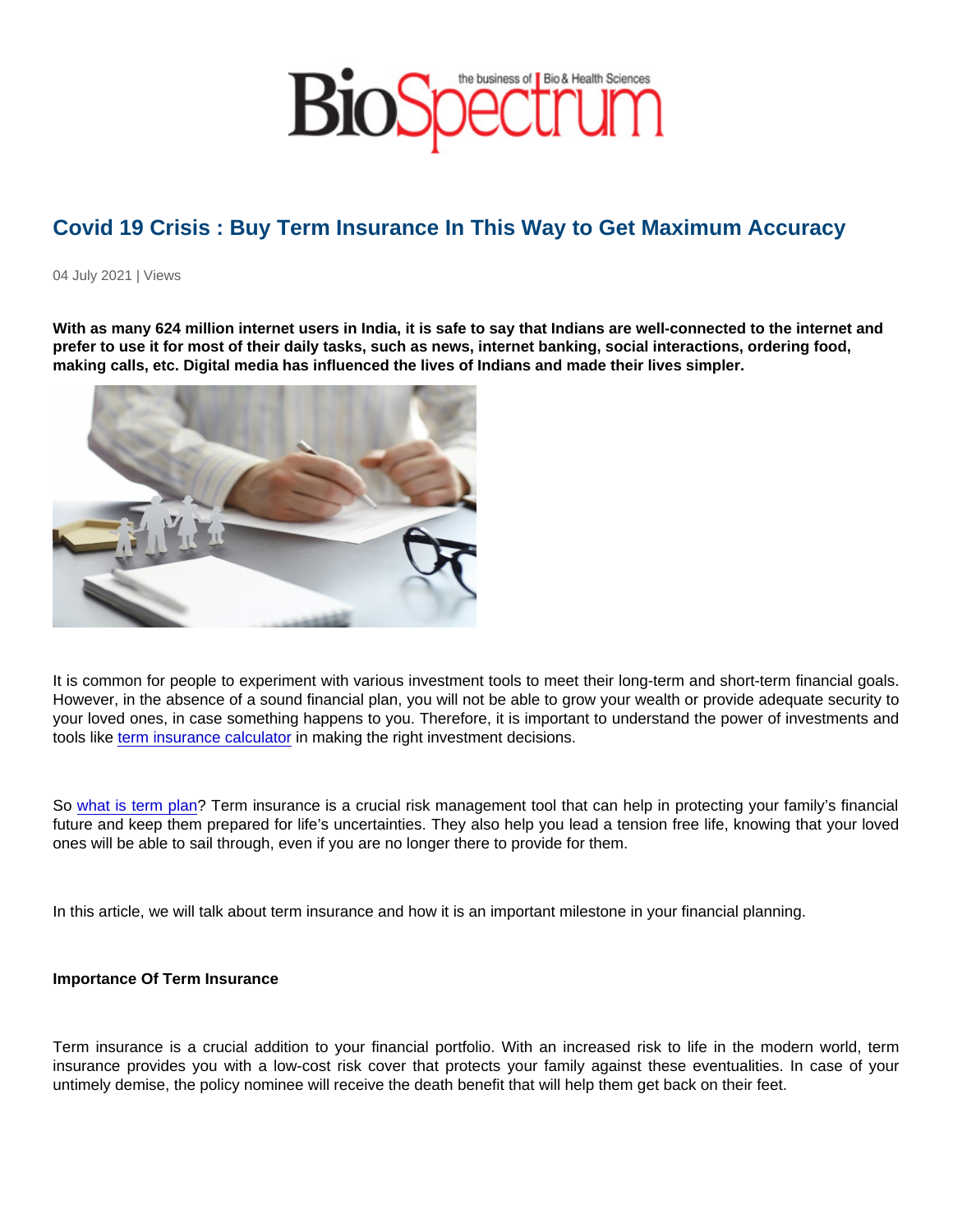At the same time, term plans can be supplemented with riders to give you protection from events, such as critical illnesses, accidental death, loss of employment, etc., and provide an extra layer of security.

However, make sure that you add riders as per your lifestyle because each of these add-ons will bump up the premium price. You can use a term insurance calculator to calculate the premium you can afford and sustain throughout the policy tenure.

## **Benefits Of Using A Term Plan Calculator**

Term plans are a low-cost life insurance tool that comes with affordable premiums that allow you to get extensive life coverage. Besides, you also get tax-saving benefits, the option to get returns on premium, and security against critical illnesses, etc. However, it is common for prospective buyers to struggle to choose the right term insurance plan, especially when the market is flooded with so many options. This is where a term insurance calculator comes in.

This tool can be used to calculate the exact premium for the required sum assured that will be adequate to help the policyholder's family carry on their lives even in your absence. The term insurance calculator will calculate the amount based on your lifestyle and other financial commitments.

Simply put, a term plan calculator is an online tool that allows you to calculate the exact insurance that is required to protect your family once they no longer have your income to support them. It also recommends policies provided by different insurance providers that match your budget and requirement.

The users, too, find it easy to use this straightforward tool when looking for a policy to invest in. All you need to do is enter all the details necessary, such as age, retirement, annual income, liabilities, etc., and let the term insurance calculator do its job. The system analyses your financial details to determine your assets and liabilities.

Based on this information, it suggests the optimal cover that is suitable for your needs. Some calculators may even allow you to personalize your term cover to meet your specific requirements.

Here are some of its benefits:

**Objective Insight Into Suitable Policies**